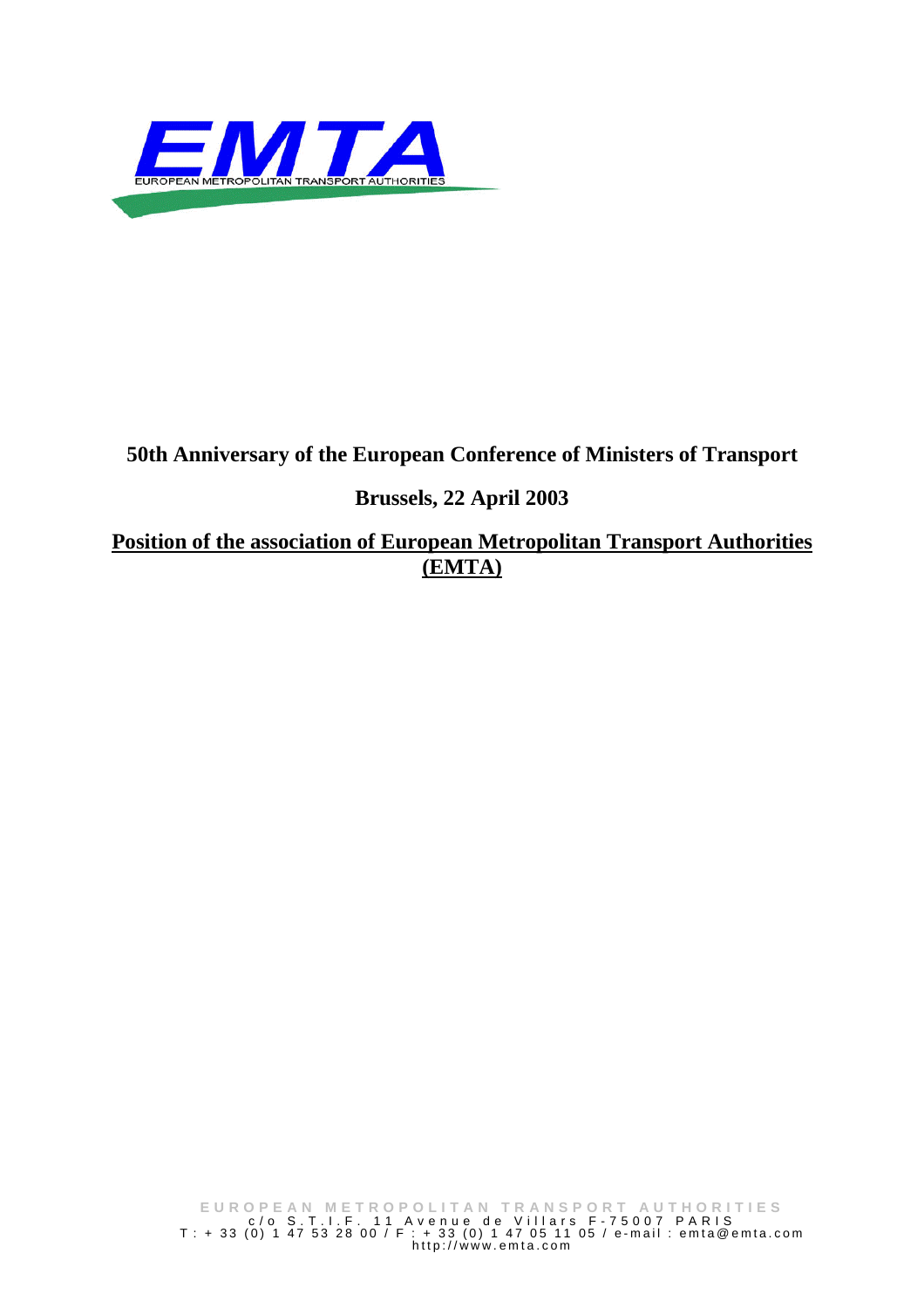The association of European Metropolitan Transport Authorities (EMTA) was created in 1998 so as to form a venue for exchange of information and best practices between the authorities responsible for the public transport systems of the European metropolitan areas. It now brings together 28 such authorities, which are responsible for organising and funding public transport systems serving more than 70 million European citizens.

The association is involved in various activities. Working groups have been set up to deepen the work on the issues of accessibility of public transport systems to people with reduced mobility, of development of electronic ticketing systems, of measurement of passenger satisfaction, and of the new perspectives of funding public transport systems through capture of land added values generated by the presence of public transport. Workshops are held regularly on issues of common interest (last topics have been: missions and organisation of the authorities responsible for public transport, co-ordination between transport and land use policies, and last February, contractual relationships between public authorities and operating companies).

EMTA releases a quarterly letter of information, EMTA News, and a yearly Barometer containing statistical information on the public transport systems of the European metropolitan areas. All these publications can be downloaded from EMTA's website (www.emta.com).

EMTA is very grateful to the European Conference of Ministers of Transport for recognising it as a representative organisation at the European level, and for inviting it to the meetings of its working group on sustainable urban transport and to this special hearing at the occasion of the 50<sup>th</sup> Anniversary of ECMT.

This paper presents the position of the authorities responsible for the public transport systems of the European largest cities on the future of the mobility in urban areas, on the role of the different levels of public authorities, and lastly on the challenges which public transport authorities will face over the coming years.

# **1- Towards an urban world**

75% of the European population now lives in urban areas, and this rate even reaches 80% in Western Europe<sup>1</sup>. Urban areas of more than 250,000 inhabitants account for one fourth of the population of our continent. Surveys of the Division of the population of the United Nations show that the fast urbanisation of Europe (+ 9% between 1980 and 1995) will go on at a pace of  $+0.3\%$  per year in average.

This trend can be regarded as a key opportunity. Urban areas are indeed the engines of economic development and of progress in society. Knowledge and the access to information will be the basis of wealth in the 21<sup>st</sup> century. Circulation of ideas and information is best achieved in cities, which have always been at the forefront of the transmission of knowledge and of technological innovations. The new technologies of information (Internet) haven't really changed that reality. Proximity and exchange are consubstantial with urban life. Cities are places where freedom (the medieval German saying that the air of city makes free is still

<sup>&</sup>lt;sup>1</sup> Source : Division of the population of the United Nations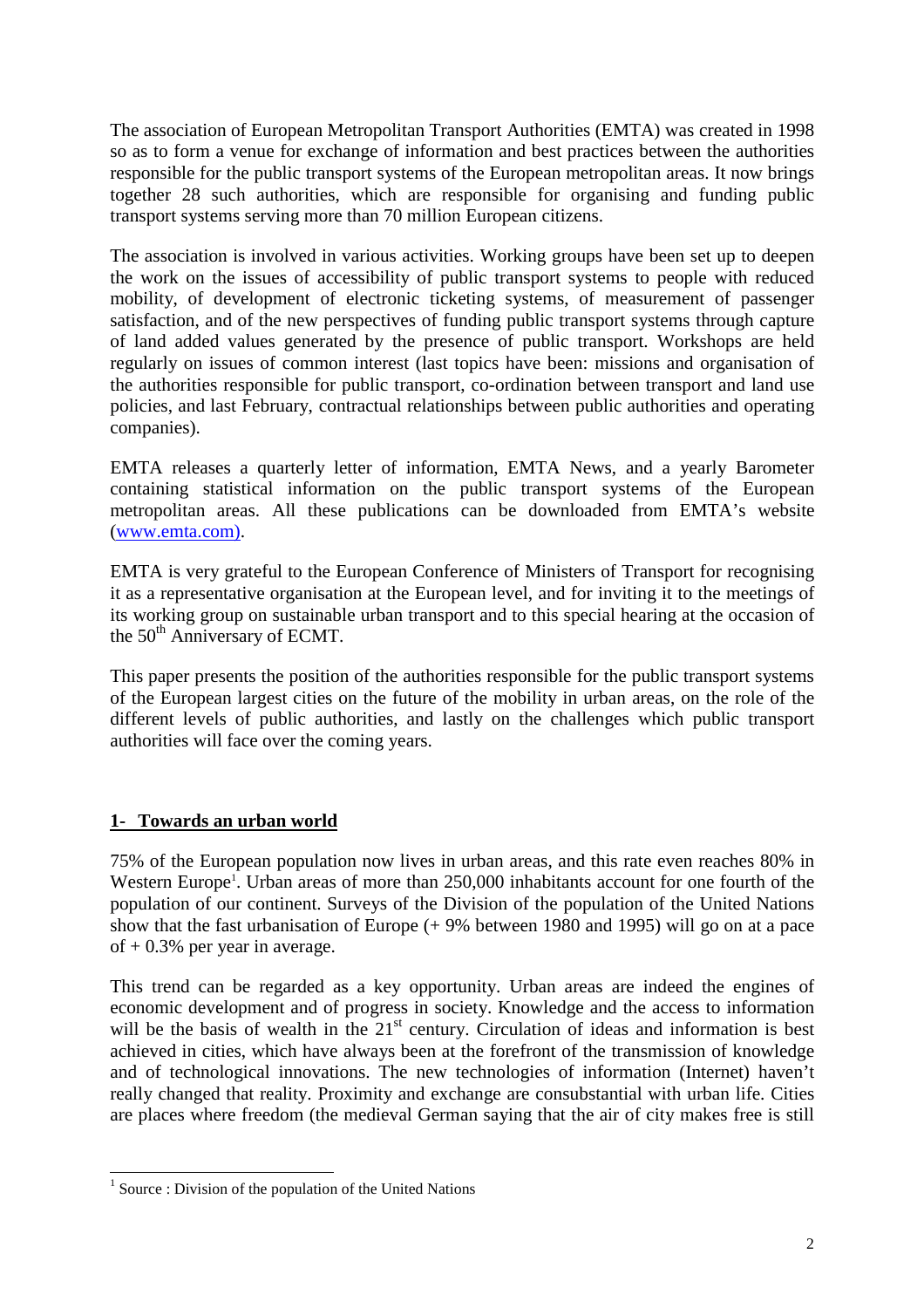true), tolerance, social blending, art creativity and emulation of all kinds can blossom. To put it in a nutshell, cities are places of civilisation.

At the same time, the growth of urban areas can bring damages which public authorities have to cope with so as to provide sustainable urbanisation, and to enable cities to remain what they have always been: places where the quality of life is the best.

The harms are well known:

- damages to the quality of life and public health : extension of distances to the workplace, time spent in transport, road accidents (one third of the 40,000 people who die each year on the roads in the EU are killed in urban areas), breathing difficulties, psychological trouble and sleep disorders linked to noise, etc;
- economic unefficiency: the city focused on cars is sub-optimal in economic terms. Moreover, congestion which faces most cities is a source of economic waste;
- damage to the environment: air pollution, artificialisation of grounds, reduction of biodiversity;
- social segregation and creation of urban ghettos;
- damage of urban landscape with the monopolization of space a rare and therefore precious resource – for traffic or parking;

Mobility issues lie at the core of these damages, and can be, provided that they are dealt with in an appropriate way, at the core of the solutions.

# **2- Public transport: at the service of sustainable urbanisation**

Public transport played a key role in the extension of urban areas in relation with the industrial revolution of the  $19<sup>th</sup>$  century. The suburbs of most large cities have grown thanks to the fast extensions of tramways, metropolitan railways and suburban railways after 1830. The setting up of efficient public transport systems turned pedestrian cities, caracterised by a high compacity and density, into cities covering wider territories, although this spatial expansion didn't disrupt the urban organisation.

The fast growth in the use of the private car since 1950's has amplified this trend towards more spatial extension, and was regarded by some people as a universal solution to mobility problems. The private car was a symbol of freedom since it provided each one with door to door trips, and it was expected to replace progressively totally public transport.

However, the limits of this approach became progressively obvious and there has been a growing consensus since the 1970's on the necessity to keep high quality public transportation systems. But it is not easy to reverse such heavy trends. Between 1970 and 2000, the modal share of public transport fell by 50% in average in Europe to reach around 16% of the total number of trips, while the share of the private car grew from 73.8 to 78.3 %<sup>2</sup>.

<sup>&</sup>lt;sup>2</sup> Source : EU Energy and Transport in figures, Statistical pocketbook 2002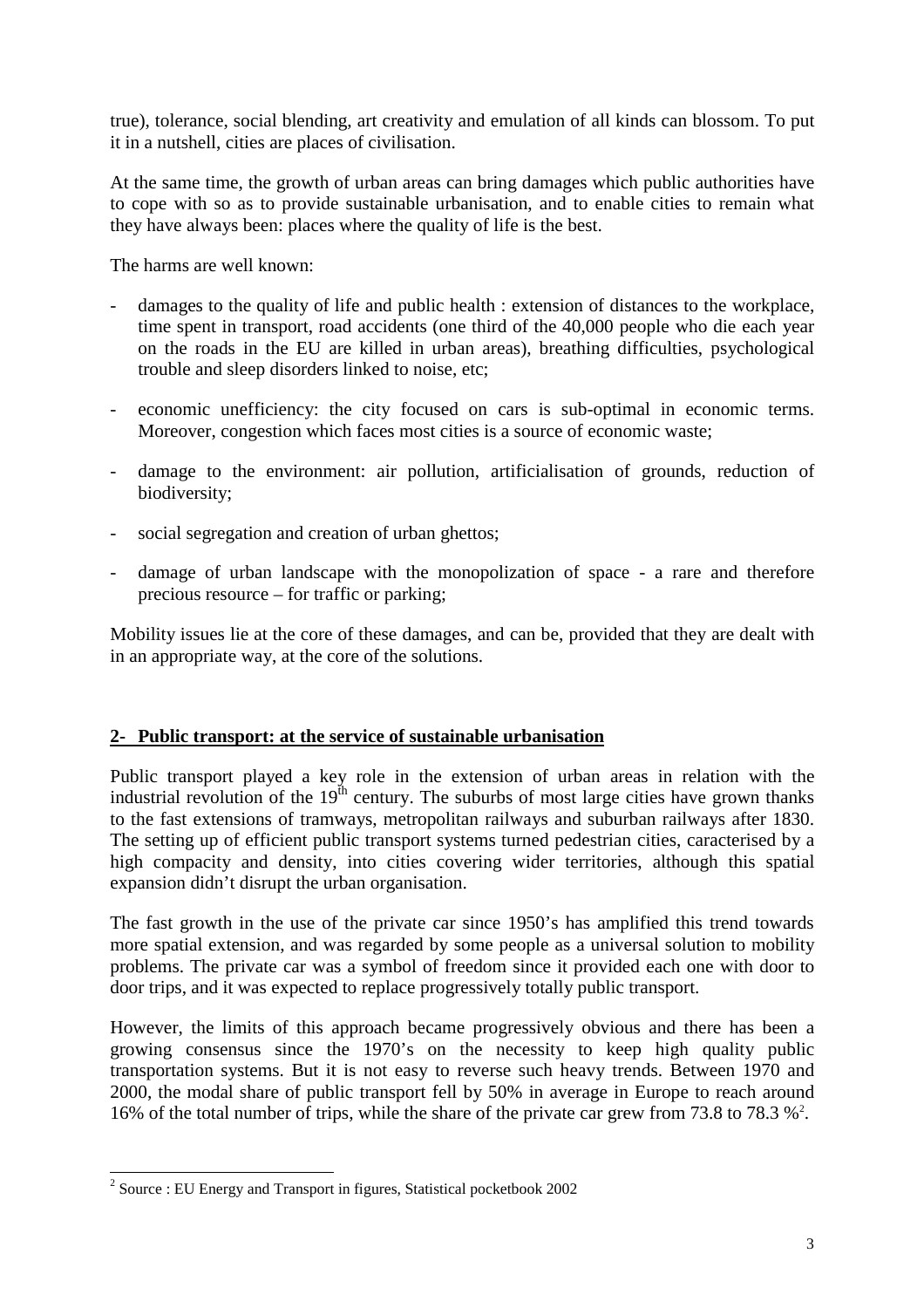The growth in car trips leads to a vicious circle: the more people own cars, the more they can settle away from city centres. As a result, they become even more dependent on their car, which keeps it very difficult to reverse the trend.

And yet, public transport systems have never been as useful as today, more especially in the case of metropolitan areas:

- public transport provides mobility for all, while the private car, although widespread as it can be, doesn't benefit to all the population. The freedom of movement which it brings depends on the age and the ability to run a car and to have sufficient means. Youngsters, elderly people, deprived persons, people suffering from a handicap, are generally excluded from the mobility provided by the private car ;
- only public transport is capable of carrying fast hundreds of thousands of persons, for example at peak hours;
- public transportation systems provide the best ratio of number of passengers carried on space consumption, and is therefore very well adapted to dense urban areas.

The very bad consequences of public transport disruptions illustrate better than long speeches how public transport are absolutely necessary for the viability of large urban areas.

### **3- Key success factors for the provision of high quality public transport systems**

Public transport systems have a string potential of development over the coming years. To achieve this, they will have to provide an attractive alternative to the use of the private car.

The improvement of public transport will mean :

- an **increase in the provision of services and an adaptation to the new mobility needs**: people will only renounce using their car if they have at their disposal public transport services in sufficient quantity. This means a good service of the territory, large amplitudes of service, and a capacity in line with the demand. Demand responsive transport systems can open promising perspectives for the service of less dense territories and for night services.
- a **strong integration of networks**, so as to provide a seamless trip to passengers. This integration must cover the various transport companies of a given territory, as well as all the different public transport modes available. It must also include other transport means (private car, walking, cycling). Integration must be functional (networks are structured in a logical way), physical (no barrier from one mode to the other), and cover also fares and information.
- an **improvement in the quality of service**. Public transportation must provide a quality of service similar to that of private car, which has benefited largely of the technological progress of the past decades. The improvement of real time information, of regularity of services, of commercial speed, of comfort of waiting conditions and on-board, and of the level of accessibility to people with reduced mobility, are key factors. It is important to measure regularly the level of satisfaction of passengers so as to highlight the priorities for improvement.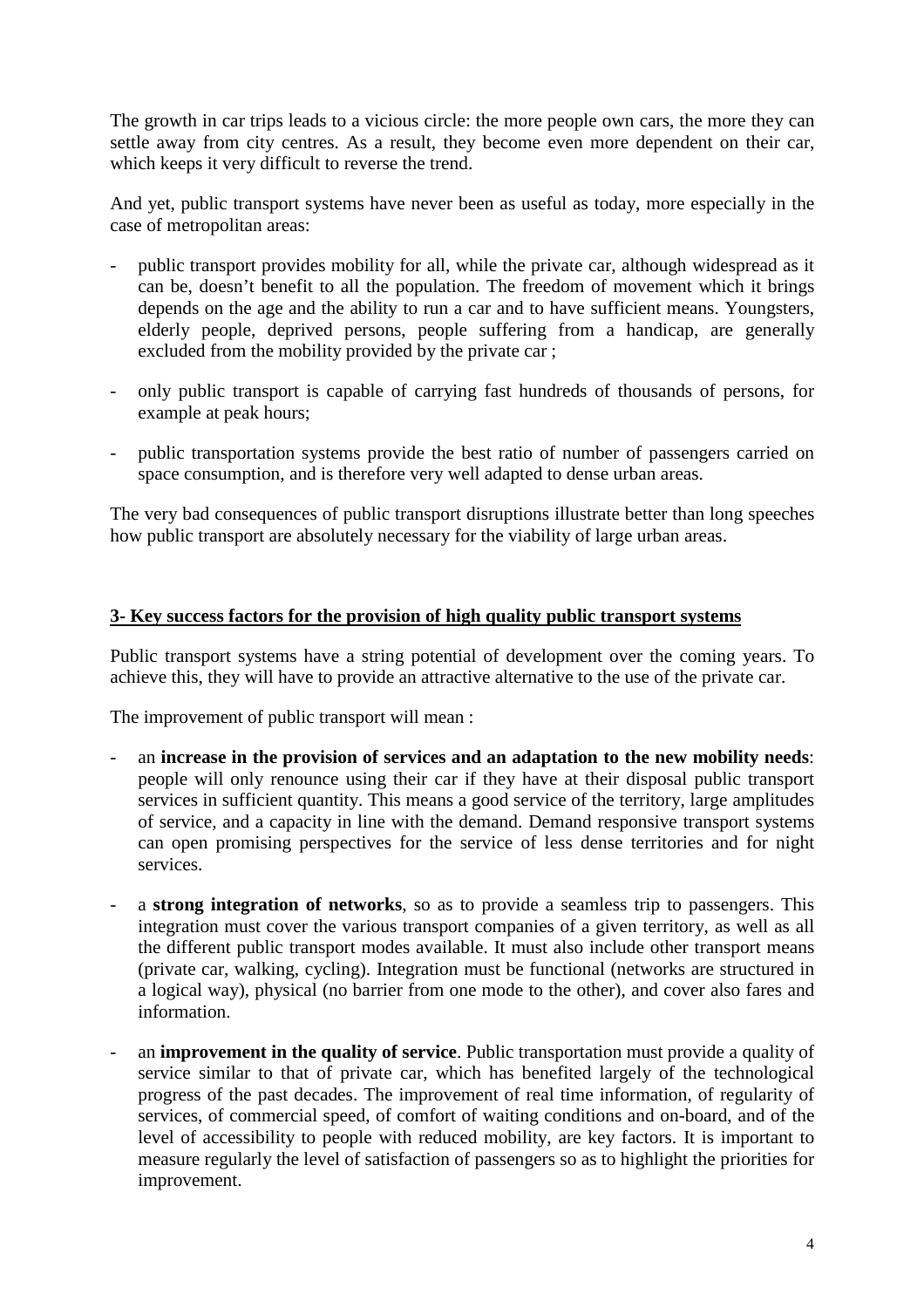- an **attractive fare policy and a dynamic communication**. The social cost of public transport being lower than that of the private car, it should be cheaper for people to use public transport. Fare policy must take into account the financial capacities of people (youngsters, deprived people) and provide solutions to the specific mobility needs (trips with group of people, families). Besides, public transportation shall use communication and marketing tools so as to improve its image among people and thus compete on an equal basis with the private car, which can be seen everywhere in the media.
- a **strong focus on funding issues**. In most European cities, public transportation is not profitable without public subsidies. Fares enabling to attract large numbers of passengers are usually inferior to the break even points of operating companies. It is therefore fundamental that public authorities agree to bring in public money, which can stem from overall public budget, or from dedicated resources. Internalisation of external costs of the private car, charging of road usage by private cars, funding of public transport projects through capture of land value, are promising ways. Public authorities must also see to it that the cost of operation of the networks for which they are responsible are reasonable, and that gains in productivity are chased by operators.
- a **co-ordination with policies of land planning and urban development**, so that the extensions of urban areas are compatible with public transport service. It is important to increase the density of territories well served by public transport systems, and to prevent developments attracting lots of people (business districts, commercial or leisure centres, major airports) from not being served by public transport.

# **4- The stakes for public transport authorities**

Contrary to commercial sectors in which companies are free to define their strategies to meet the needs of customers, the field of public transport cannot be ruled only by market forces and calls for a strong involvement of public authorities. Public transport is indeed what can be defined as a service of general economic interest, that it to say that it meets requirements of the society as a whole, and that no one should be excluded from having access to it. Besides, the fact that this sector is, in most cases, not viable commercially without public money confirms that public authorities cannot ignore it.

#### *The need for a strong involvement of public authorities*

Public authorities have a key role to play in:

- the definition of the objectives of the policies of mobility. It is their responsibility to define what shall be the place of private cars in cities, what shall be the quantity and quality of the provision of public transport services, the level of accessibility of the services.
- the size of networks and the choice of transport modes to provide.
- the fare policy.
- the co-ordination of the policy in terms of public transport with regard to the other aspects of mobility issues (car traffic, parking, taxis, alternatives modes such as walking or cycling) and of public policies in general (land use planning, housing, etc.).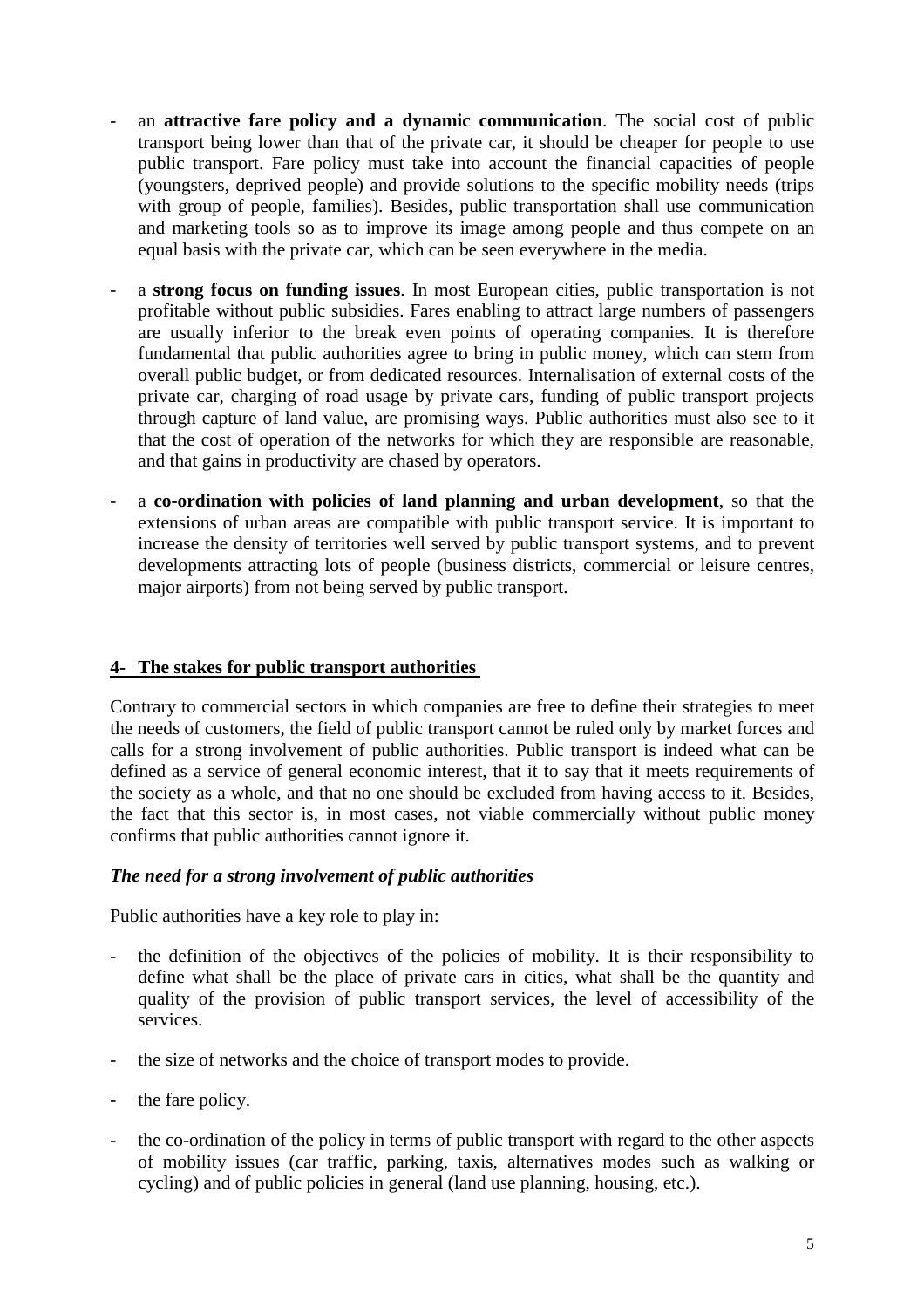On these issues, authorities shall work closely with operating companies, which often have a strong technical expertise and can make interesting proposals, but the decision power shall remain in the hands of public authorities. This means that public authorities shall give themselves the human, technical, and financial means to develop their own expertise so as to be independent from companies.

The current trend that can be witnessed in most European countries leads to more devolution of powers from the central governments to local authorities for the organisation of local and regional public transport systems.

It is important that authorities responsible for organising public transport systems cover pertinent territories corresponding to the reality of the everyday trips of people. When several public authorities are concerned by mobility issues on a given pertinent territory, they should come together in a structure of co-ordination, like British PTAs, German Verkehrsverbund, French Syndicat mixtes and Spanish Consorcio de Transportes. This is a pre-requisite for the definition of an integrated policy of promotion of public transport.

### *The need for transparent and balanced relationships with transport companies*

Contracts can be regarded as an interesting tool to manage relationships between authorities and companies in charge of operations. They enable to define clearly the responsibilities of each side and to determine the amount of public funds that shall be brought by the authority in exchange for the public service obligations imposed on the company. Contracts shall take into account the quality of service provided and contain incentives enabling to reward the company when it provides high quality services.

When public authorities own neither infrastructures nor rolling stock, they shall nonetheless ensure that these strategic assets are maintained in an appropriate way and meet the security and accessibility requirements.

If authorities decide to award contracts to companies from the market sector, the procedure shall be open, transparent and non-discriminatory.

### *The need for new sources of funds and for an optimisation of the money allocated to public transport systems*

The necessary increase of the quantity and quality of public transport supply in urban areas will lead to a need of additional public money available, since it is not realistic to contemplate strong increases in fare levels. The authorities responsible for organising public transport systems have a direct responsibility in the search of new sources of funds an in the monitoring of production costs. They should also help operators reach high levels of efficiency through incentives and new technologies.

Organising authorities must be at the forefront of the thoughts and alert national and supranational authorities on the necessity to devise shortly new financial mechanisms. Unless this can happen, there is a strong threat that severe financial shortages will hurt lots of networks before the end of the decade.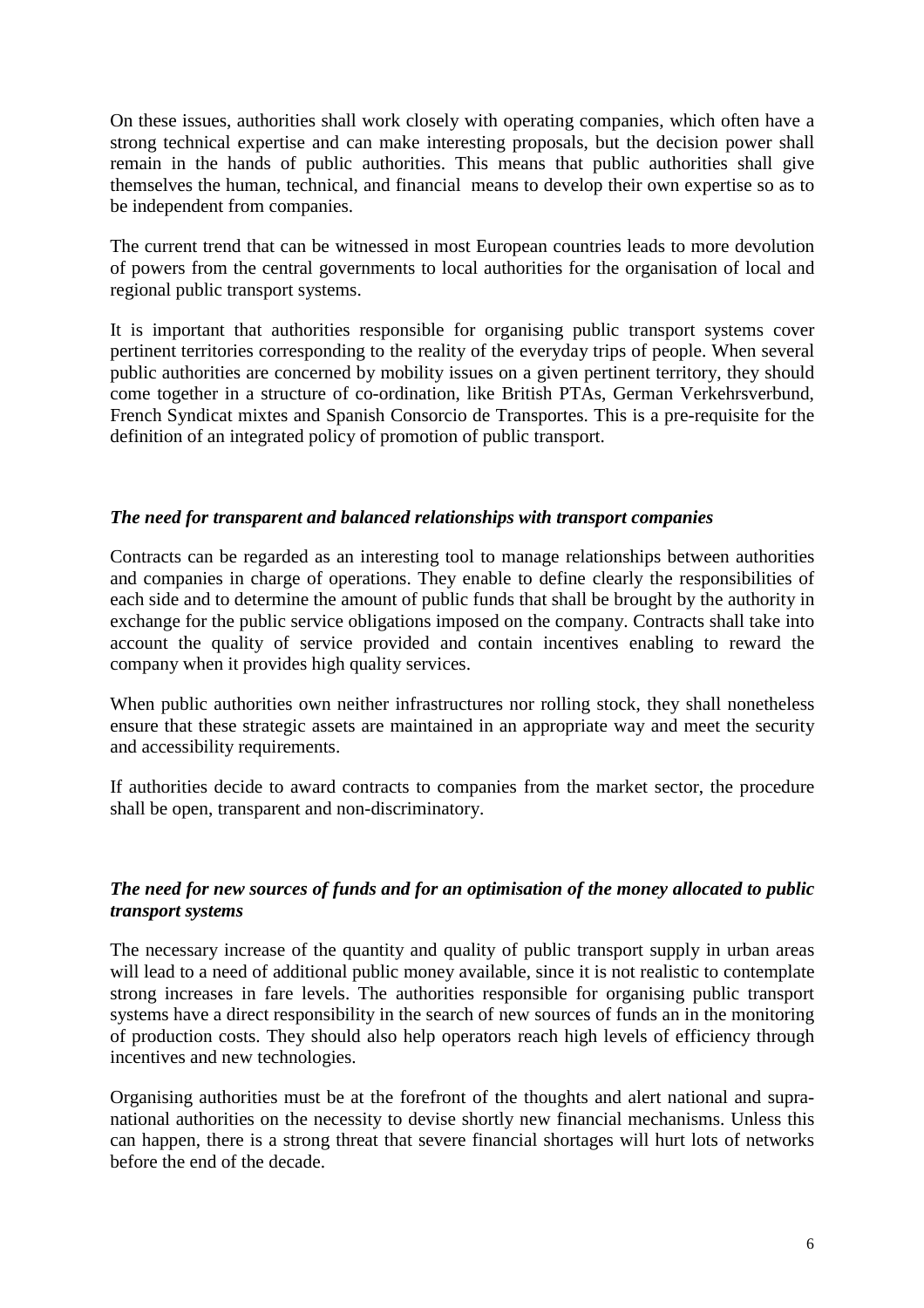# *The need for a pertinent level of subsidiarity*

Although the responsibility for public transport organisation is mostly local, national and supra-national authorities also have a key role to play in the promotion of a sustainable urban mobility. The European Union, which has committed itself to reducing the emissions of greenhouse gases in the Kyoto protocol, cannot ignore the patterns of urban mobility, since this constitutes a potentially strong source of reduction of polluting exhausts. In the same way, issues such as the competition rules, transport infrastructure charging, safety of trips, to technical characteristics of vehicles (accessibility, energy consumption), and their standardisation, are in part of European interest.

The White Paper on the future European transport policy by 2010, released in 2001 by the European Commission, was a turning point in the understanding of the damages caused by the excessive use of the private car. However, this document doesn't focus enough on mobility problems in urban areas, where it is important to keep in mind that more than 75% of the European population live. The reference to the principle of subsidiarity and the fear to interfere with exclusive competences of more local authorities should not lead to forgetting that subsidiarity also means that it is the responsibility of authorities of higher level to reach the decisions which the lower levels cannot make.

The authorities responsible for public transport therefore expect from the European authorities and the national governments that they define more ambitious policies and commit more funds to the improvement of mobility conditions in the urban areas.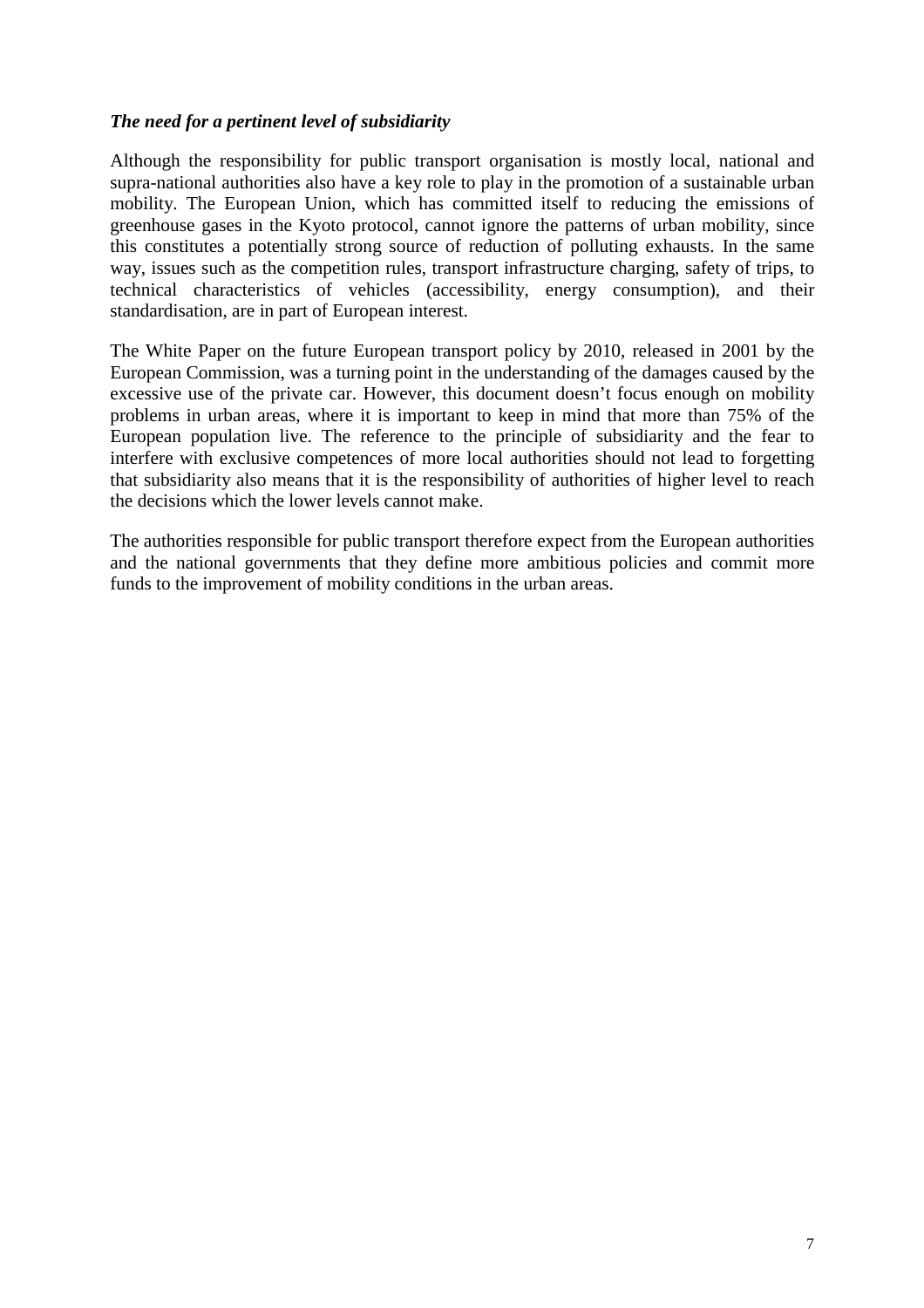**List of public transport authorities belonging to the association of European Metropolitan Transport Authorities (EMTA)**

AMSTERDAM (ROA)

ATHENS (OASA)

BARCELONA (ATM)

BIRMINGHAM-WEST MIDLANDS (Centro)

BILBAO (CTB)

BRUSSELS (Ministère de la Région de Bruxelles)

DUBLIN (DTO)

FRANKFURT (RMV)

GENEVA (Office des Transports et de la Circulation)

HELSINKI (YTV)

LISBON (Camara Municipal)

LONDON (GLA)

MADRID (CTM)

MANCHESTER (GMPTE)

MILAN (Comune di Milano)

OSLO (AS Sporveier)

PARIS (STIF)

PRAGUE (ROPID)

ROME (Comune di Roma)

SEVILLA (Consorcio de Transportes de Sevilla)

STOCKHOLM (AB SL)

VALENCIA (ETM)